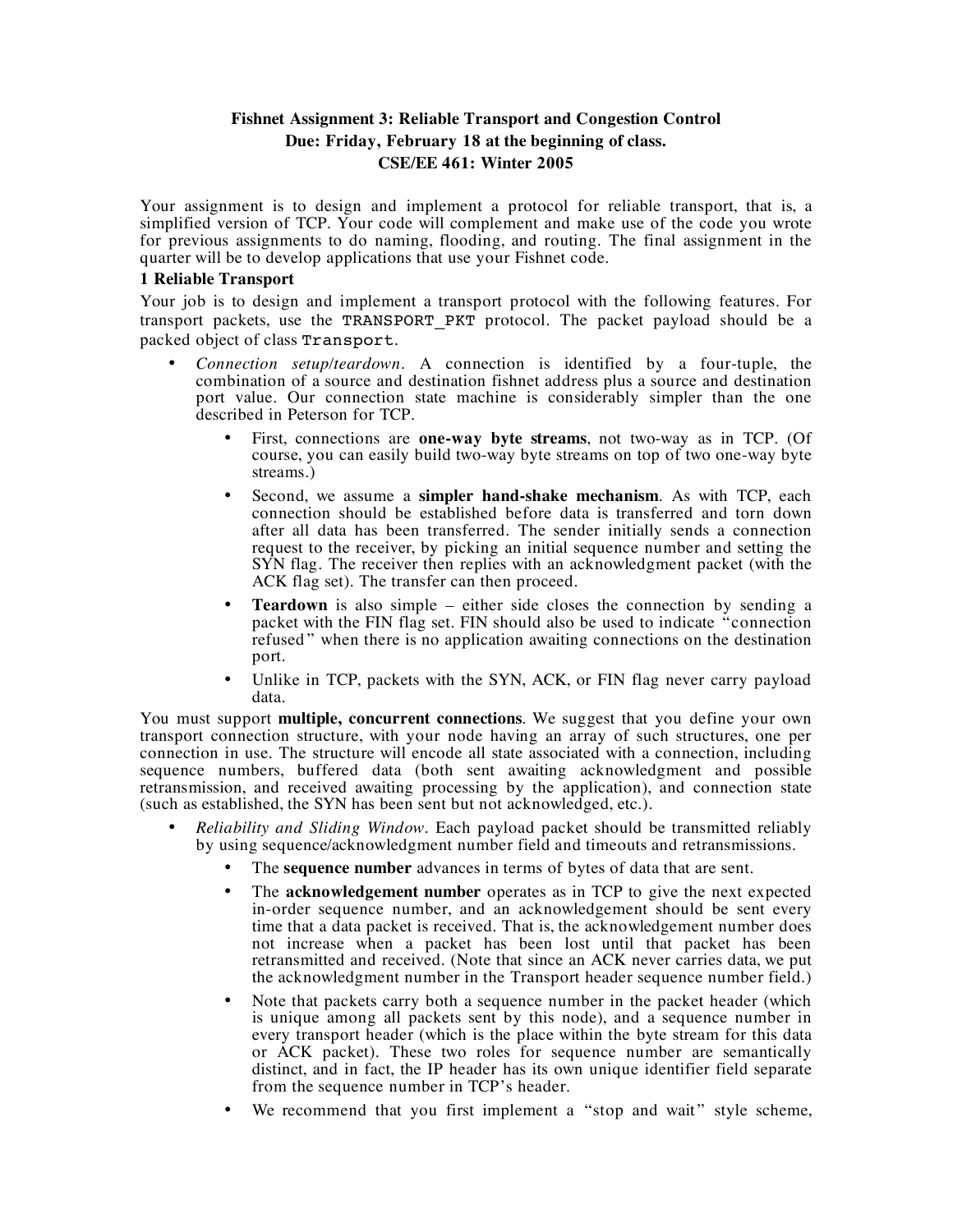where only a single packet can be outstanding at a time. Once that is working, implement a **fixed-size sliding window**.

- *Flow control*. Your protocol should use the **advertised window** field along with the sequence and acknowledgement numbers to implement flow control so that a fast sender will not overwhelm a slow receiver. The advertised window field tells the other end how much buffer space is available to hold data that has not yet been consumed by the application. Note that this will not be much of an issue in this assignment (as the in-node protocol may process data immediately, as it arrives, rather than having to buffer it until a separate application is ready to receive it) but it must work and will be needed by the next assignment.
- *Extra credit: Congestion control.* Design and implement a method to utilize links efficiently when multiple nodes are congesting the network. Feel free to use any combination of support at the sender, receiver, or intermediate forwarding nodes – you aren't constrained to only TCP-style dynamic windows, although that is obviously a valid design point. To avoid over-constraining the design space, your solution (to this sub-problem) need not interoperate with the solutions of other students, except that, of course, you should still be able to successfully transfer files to (and through) other nodes that do not implement congestion control (e.g., when there isn't congestion!). In addition, you'll need to design some test cases to illustrate the behavior of your design.

As usual, with the exception of the extra credit part of the assignment, you should strive to come up with a design that will interoperate with other students' nodes. As you do, take the following steps:

- 1. Build a "transfer " command into your node that, on the sender side, sends sets up a connection to another node and sends a well-known test pattern to the other side, and tears down the connection. On the receiver side, your node should check that the test pattern is expected and provide feedback about the success or failure of the overall For the transfer pattern you should use a configurable number of fixed sized packets, 512 bytes by default, whose contents are all bytes with values of N for the Nth packet, e.g., all 1s for the first packet, 2s for the second, etc., and using a specific port, 1, for both source and destination.
- 2. At the sender and receiver, print the following single letter codes, *without a newline*, when a packet of the appropriate type is sent or received:
	- "S" for a SYN packet
	- "F" for a FIN packet
	- "." for a regular data packet
	- "!" for a retransmission at the sender or duplicate at the receiver
	- ": " for an acknowledgement packet that advances the acknowledgement field
	- "?" for an acknowledgement packet that does not advance the field

These codes will give you visual feedback to help you gauge the progress of a transfer and give us a trace for your turnin. If you print the codes as specified above, a successful connection will appear as a sequence of mostly dot characters marching across your screen.

3. Run your Fishnet with a relatively high level of packet loss (5%, say) to check that lost data is successfully retransmitted. Packet loss on a given link can be specified in the topology file provided to the simulator or trawler (for example: edge  $0<sup>1</sup>$  loss 0.05 bw 10 delay 5) to establish a link between node 0 and 1, with a 5% loss rate, 10KB/s bandwidth, and 5 millisecond propagation delay. You can also generate sample topologies using topogen's "-l " flag.

## **2 Discussion Questions**

a. Your transport protocol implementation picks an initial sequence number when establishing a new connection. This might be 1, or it could be a random value. Which is better, and why?